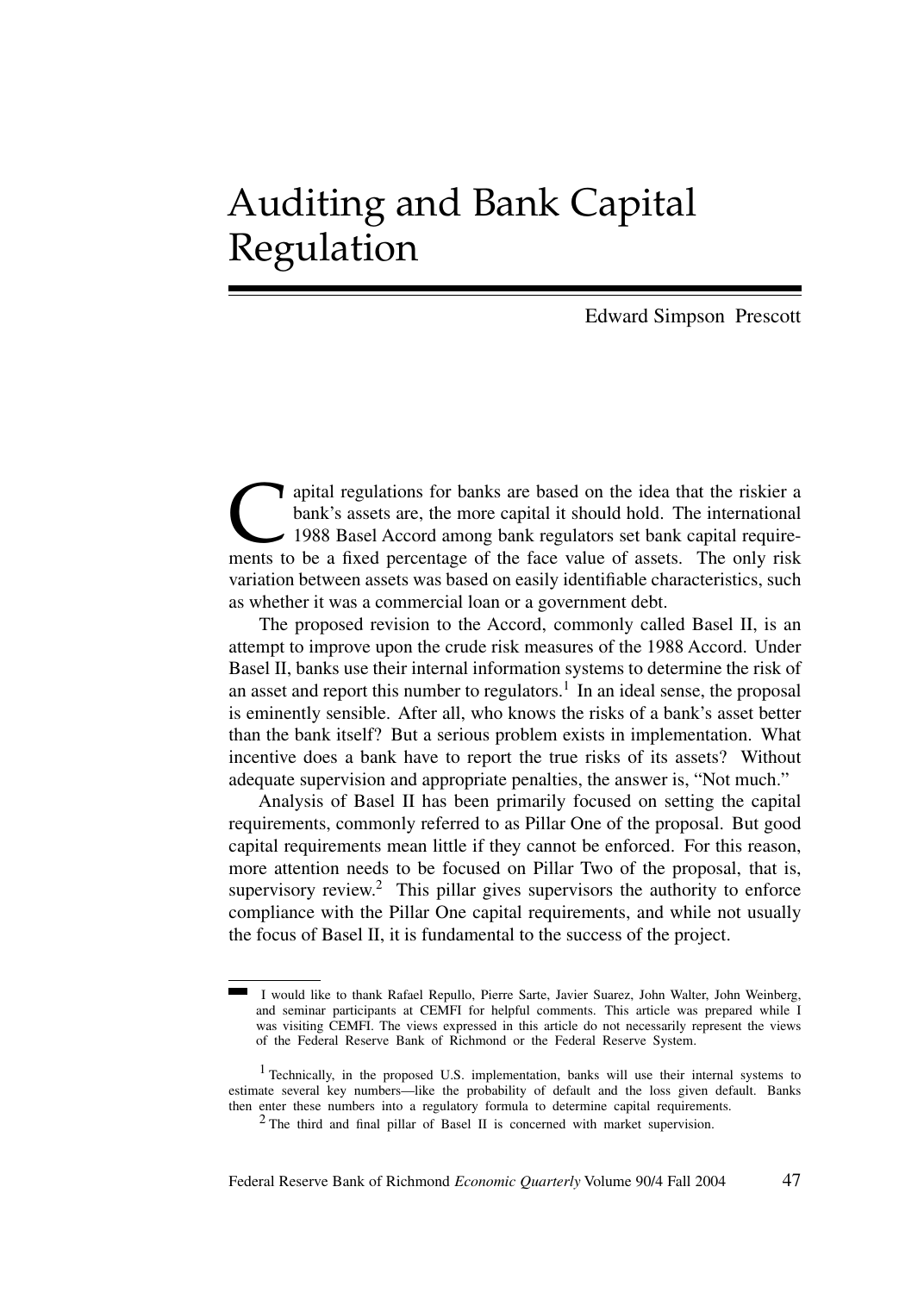These issues are examined in models where regulatory audits affect the incentives for banks to send accurate reports. By the term "audit" we mean the process of determining if the reported number is accurate. In practice, our use of the term "audit" refers more to a supervisory exam than to an external audit, though our models are broad enough to incorporate this activity, too.

The models have strong implications for how supervisors should deploy their limited resources when examining banks. We find that stochastic auditing strategies are more effective than deterministic ones. Furthermore, the frequency of an audit should depend on the amount of capital held. The less capital a bank holds, the more frequent the audits need to be, even though the safest banks hold the least amount of capital. The reason for this counterintuitive result is that audits *prevent* risky banks from declaring that they are safe banks. Therefore, the safer a bank claims to be, the more prevention is needed and the more frequently it is audited.

# **1. THE MODEL**

Verifying the risk of a bank's investment requires a model that illustrates the role of examinations and monitoring. The simplest model sufficient for the purposes of this study is the costly state verification model of Townsend (1979). In his model, a firm's cash flow is the information to be verified. Here, it will be the risk of a bank's investment. We study capital regulations in four variants of the basic model: an idealized one where the regulator observes the bank's risk characteristics; one where the regulator does not observe the risk characteristics; another where the regulator can audit deterministically to find out the risk characteristics; and a final model where the regulator may randomly audit, that is, conduct an audit with a probability anywhere between zero and one.

#### **The Basic Model**

In the model, there is one regulator and many small banks. Each bank has one investment of size one. Investments either succeed or fail. All successful investments return the same amount, and all failed investments produce zero. Banks' investment projects differ only in their probability of failure. The probability of a bank's investment failing is p, which lies in the range,  $[p, \bar{p}]$ , with  $0 \le p < \bar{p} \le 1$ . This probability is random to the bank and drawn from the density function,  $h(p)$ . The cumulative distribution function is  $H(p)$ . Shocks are independent across banks.

A bank's investment can be financed with either deposits or capital. Banks prefer less capital to more. For the moment, there is no need to be specific about the details of this preference. We only need banks to desire to hold less capital than the regulator wants them to. Such a desire by banks could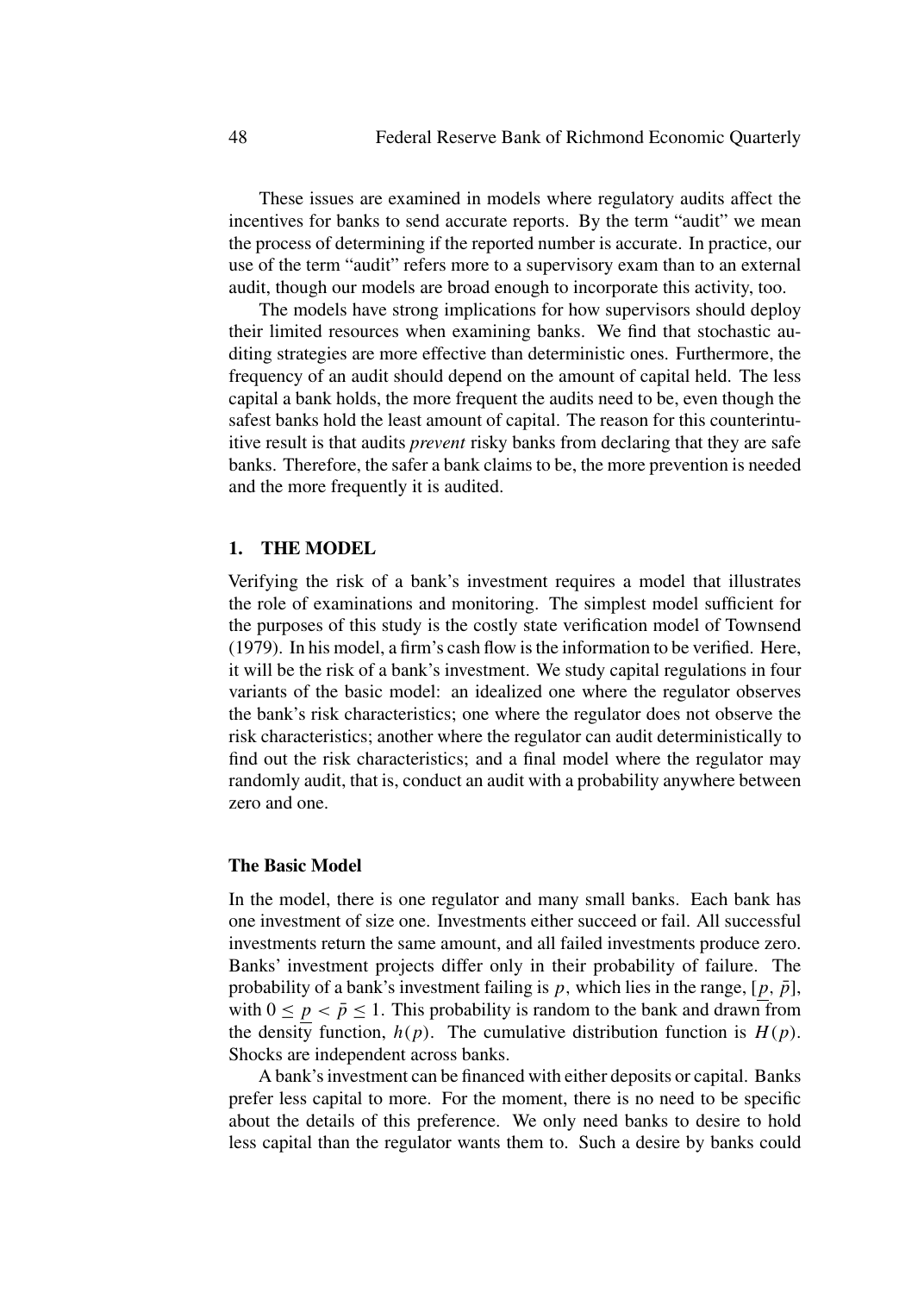come out of a model with a deposit insurance safety net or any model in which equity capital is costlier to raise than deposits. Let  $K(p)$  be the amount of capital held by a bank with investment opportunity, p. Because each bank is of size one,  $1 - K(p)$  is the amount in deposits each bank holds as well as being its *utility*. 3

The regulator cares about losses from failure and the cost of capital. We assume that the failure losses depend on the amount of deposits that the regulator needs to cover in case there is failure. This function is  $V(K(p))$  with V increasing and concave ( $V' > 0$  and  $V'' < 0$ ). Because V measures losses, we assume that  $V(K(p)) \le 0$  for all values of capital, with  $V(1) = 0$  (see Figure 1). The regulator suffers no losses from a failed bank if it has 100 percent capital. The purpose of this function is to generate a desire on the part of the regulator for banks with riskier portfolios to hold more capital.

The regulator also cares about the cost of capital. Assuming that the per unit cost is  $q$ , this cost represents the foregone loss of liquidity services from a bank's use of capital rather than deposits.<sup>4</sup>

The problem for the regulator is to choose a *risk-based capital requirement*,  $K(p)$ , that balances the regulatory benefit of reducing losses of failure with the costs to banks of issuing capital. This problem is the maximization problem:

$$
\max_{K(p)\in [0,1]} \int_{\underline{p}}^{\bar{p}} (pV(K(p)) - qK(p))dH(p).
$$

The term  $pV(K(p))$  is the expected failure loss to the regulator from a bank with risk p, while  $qK(p)$  is the cost to the bank of raising capital.

It is straightforward to solve this problem. We assume that the solution is interior, so the first-order conditions are

$$
\forall p, \quad pV'(K(p)) = q. \tag{1}
$$

The expected marginal benefit of capital is set equal to the marginal cost of capital. Equation (1) implies that  $K(p)$  increases with p. As the probability of failure grows, the regulator increases the capital requirement. For example, if  $V(K) = -(1 - K)^{\alpha}$  with  $\alpha > 1$ , then (1) takes the simple form,

$$
K(p) = 1 - \left(\frac{q}{\alpha p}\right)^{1/(\alpha - 1)},
$$

assuming q and the range of p are such that  $0 \le K(p) \le 1$  (see Figure 2). The positive relationship between default probability,  $p$ , and capital,  $K$ , is the goal of both the Basel I and II regulations.

 $3$  A bank's preferences over K are independent of its risk, p. Banks always prefer less capital to more. This assumption is strong, but it simplifies the analysis in several advantageous ways.

<sup>&</sup>lt;sup>4</sup> We decided to model bank's preferences over capital by  $1-K$  rather than formally including the cost of capital because it simplifies the algebra. This modeling decision has no impact on the article's results because the important feature is that the bank prefers less capital to more.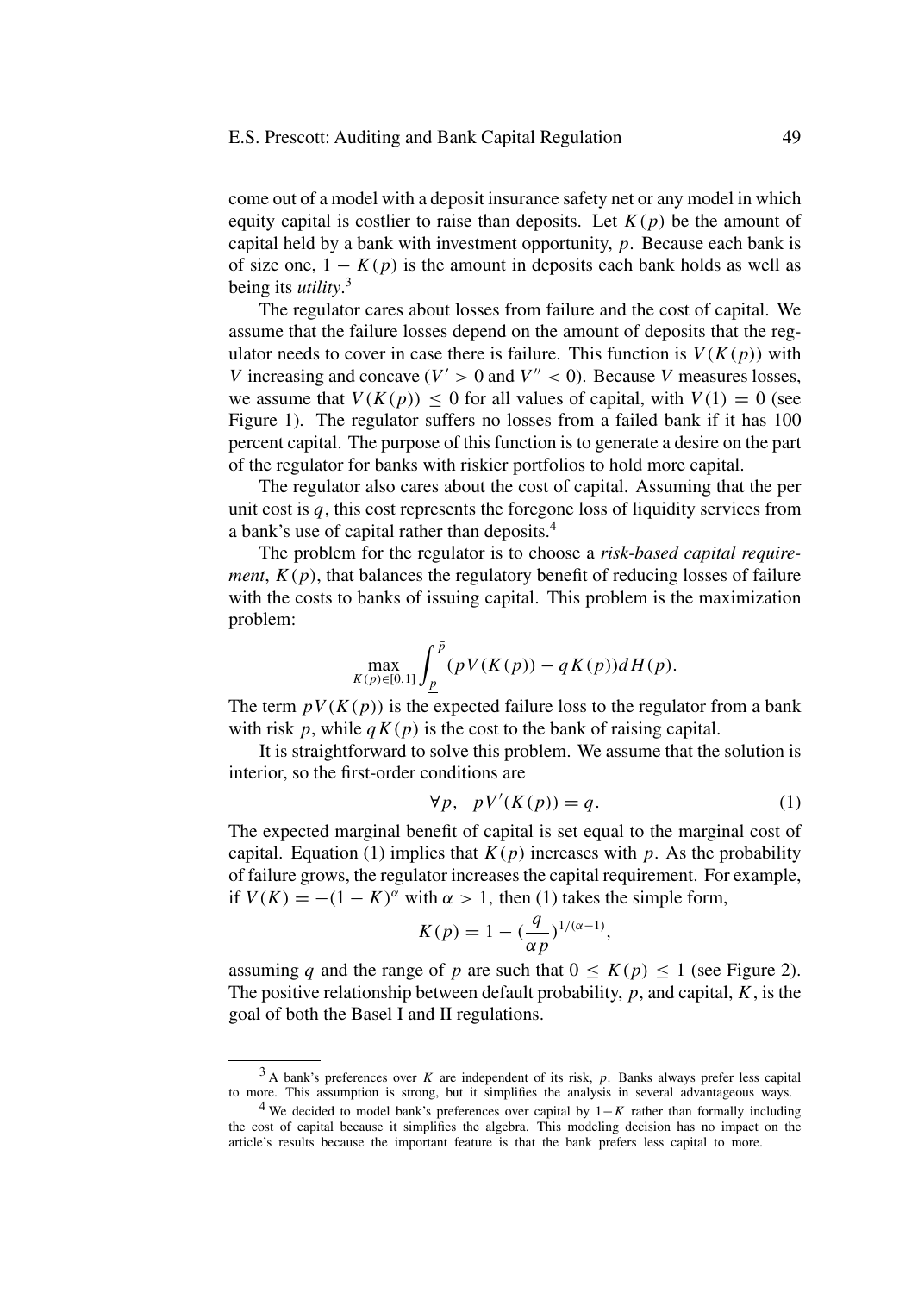

**Figure 1 Example of** V (k) **Function**

Notes: Figure 1 illustrates an example of the regulator's utility from failure losses as a function of a bank's capital given p, that is,  $V(K)$ . The more capital a bank holds, the less the loss to the regulator. The function is non-positive, increasing, and concave.

#### **Private Information**

The *fundamental* problem for Basel I and II is to determine the risk of a bank's assets. The premise of the Basel II reform is that a bank has the best information on its own assets so that by using its internal models and data, a regulator can get a better estimate of its risks than from the crude measures underlying Basel I. The problem for Basel II is that a bank has an incentive to understate the risk as long as it wants to save on capital costs.

For illustrative purposes, we start with the extreme assumption that the regulator knows almost nothing about the riskiness of a bank's investment opportunities except that the distribution of these risks is  $H(p)$ . Each bank, however, knows its own risk; that is, it has *private information*. Now, how should the regulator set capital requirements? The regulator would like to use the capital requirements illustrated in Figure 2, but that would be a disaster. Each bank would say that it was the safest bank; that is, report  $p$  to get the low capital of  $K(p)$ . All banks would do this, and there would be nothing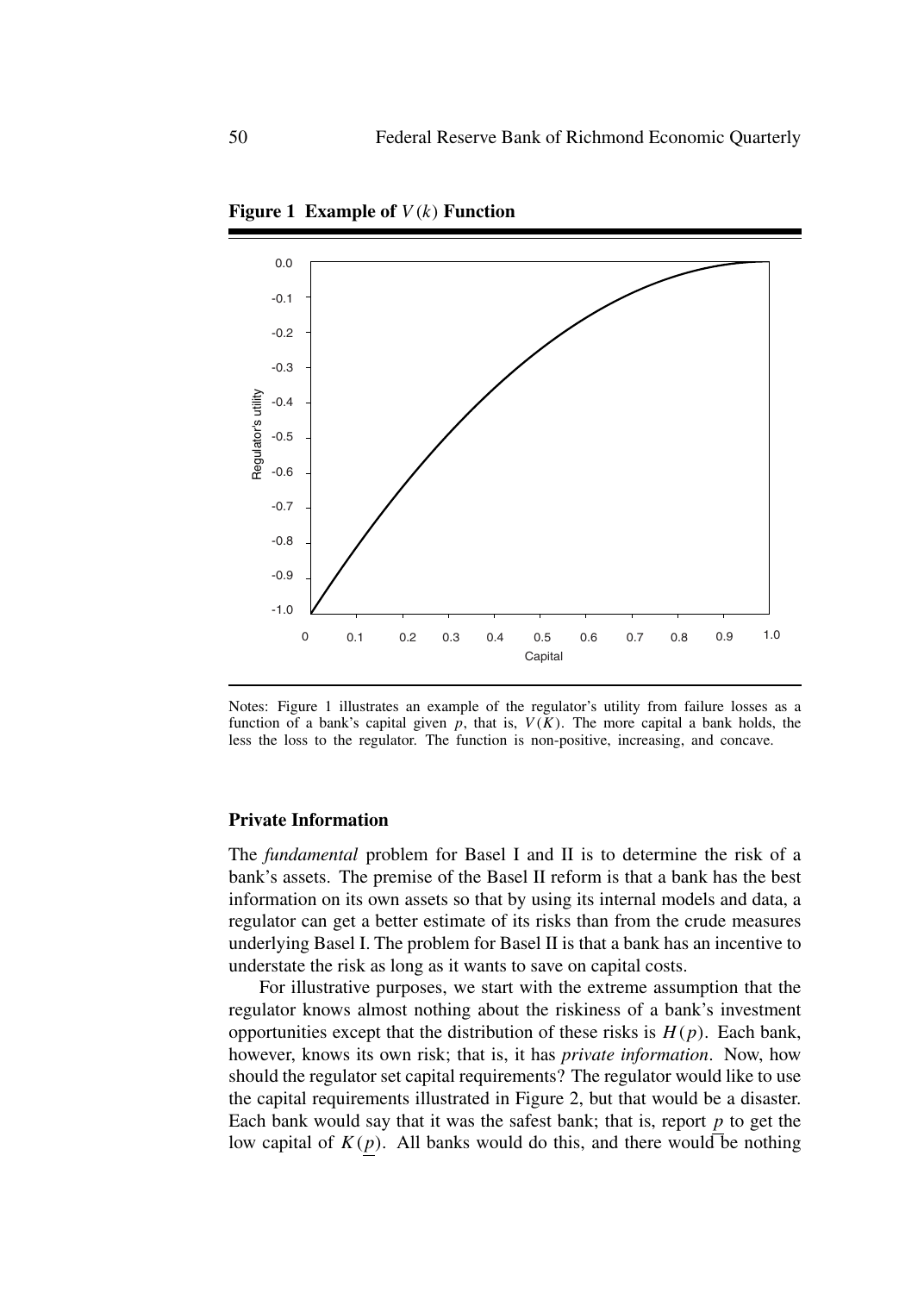

**Figure 2 Full-Information Regulatory Capital Schedule**

Notes: Figure 2 illustrates optimal regulatory capital as a function of bank risk when the regulation knows the bank's risk.

the regulator could do afterwards. The result for the regulator would be huge losses.

Instead, the regulator should design a capital schedule that takes into account each bank's private information. The effect of private information is modeled with an incentive constraint that says a capital schedule is only feasible if it is in the interest of a bank to report its risk truthfully.<sup>5</sup> Formally, the incentive constraint is

$$
\forall p, \hat{p}, 1 - K(p) \ge 1 - K(\hat{p}),
$$

or, equivalently,

$$
\forall p, \hat{p}, \ K(p) \le K(\hat{p}). \tag{2}
$$

<sup>5</sup> The Revelation Principle is being used here.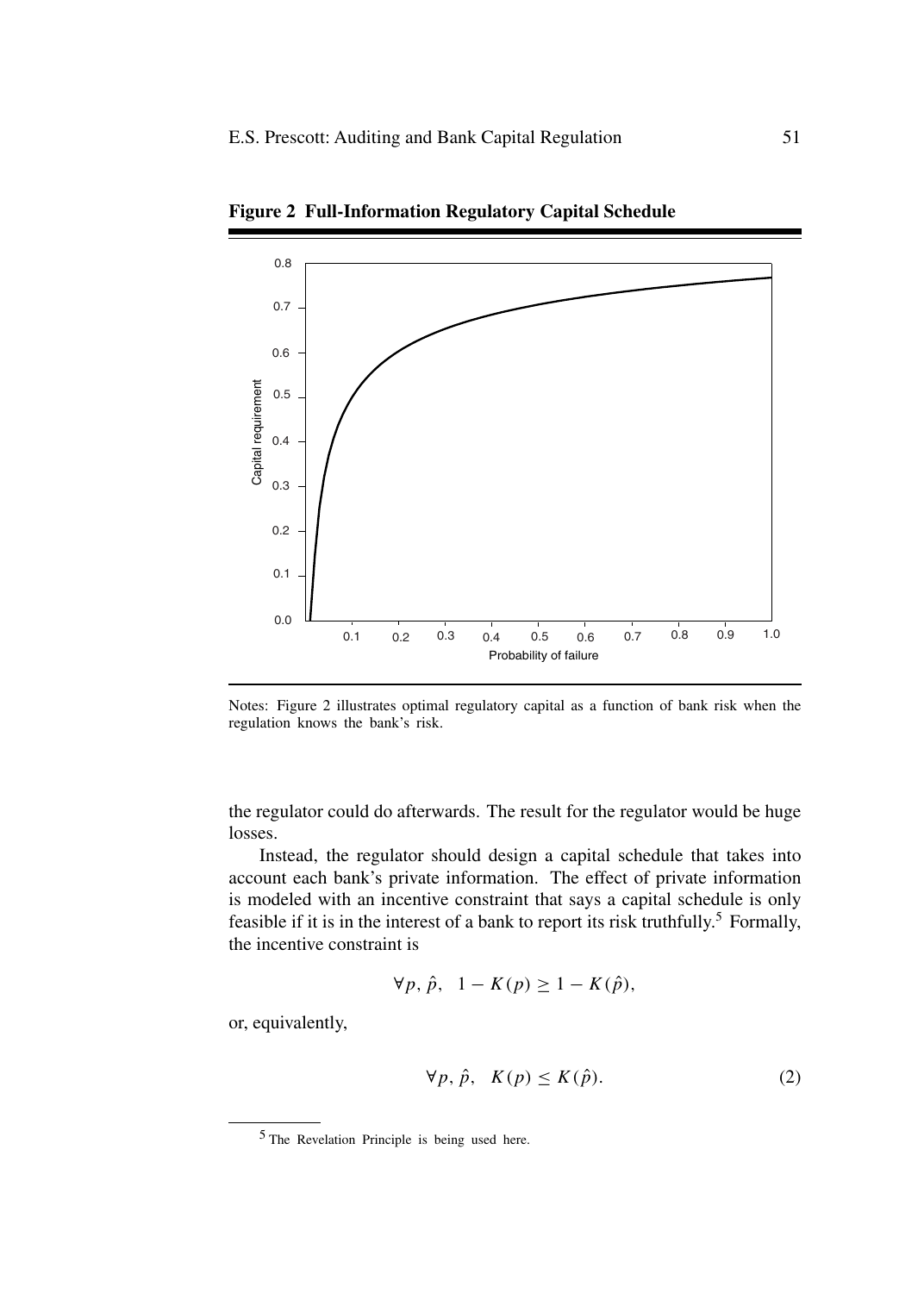This constraint says that the utility a bank with failure risk,  $p$ , receives from  $K(p)$  is at least as much as it would receive if it claimed to have any other failure risk,  $\hat{p}$ .

# **The 1988 Basel Accord**

The incentive constraint, (2), is very stringent, eliminating most capital schedules. The *only* schedules that satisfy it are those where  $K(p)$  is a constant. If  $K(p)$  varies with p at all, a bank assigned a higher  $K(p)$  would simply claim that its assets are a risk that receives the lowest capital charge under the capital schedule. Consequently, all bank investments must face the same capital charge, regardless of how risky their portfolios are. Indeed, this lack of responsiveness of capital charges to risk looks exactly like the Basel Accord of 1988 as applied to assets within a particular risk class. For example, a commercial and industrial loan with a 10 percent chance of default is treated the same as one with a 2 percent chance of default.

It is precisely this equal treatment of different risks that has led to the development of Basel II. Basel II distinguishes between the riskiness of loans—the ps in the model—by allowing banks to report the risk characteristics of their loans. This is an admirable goal, as represented by (1), but in light of the incentive constraint (2), it is not attainable. That constraint says there can be no risk variation in capital requirements.

Something else is needed to make Basel II work. As will be discussed in the next section, that "something else" is audits and penalties. Unfortunately, these critical features are not usually discussed in the context of Basel II.

# **2. A ROLE FOR AUDITS**

Risk-sensitive capital requirements could be implemented if the regulator could gather some information about the true risk of the investments. We assume that the regulator, devoting  $m$  units of resources, can observe a bank's risk characteristics. Other cost functions are possible. Indeed, some activities pose greater difficulty in gathering information than others do. Still, the fixed cost function is the simplest to study and illustrates the main points, so we will use it.

Audits are performed after the bank reports to the regulator on the risk characteristics of its investments. For the moment, we assume that auditing is deterministic; that is, in response to a particular report the regulator must either audit or not audit. Later, we will extend the model to allow the regulator to audit with some probability.

If an audit is performed and the bank is found to have misrepresented its asset risk, the regulator may impose a penalty. We model this penalty as a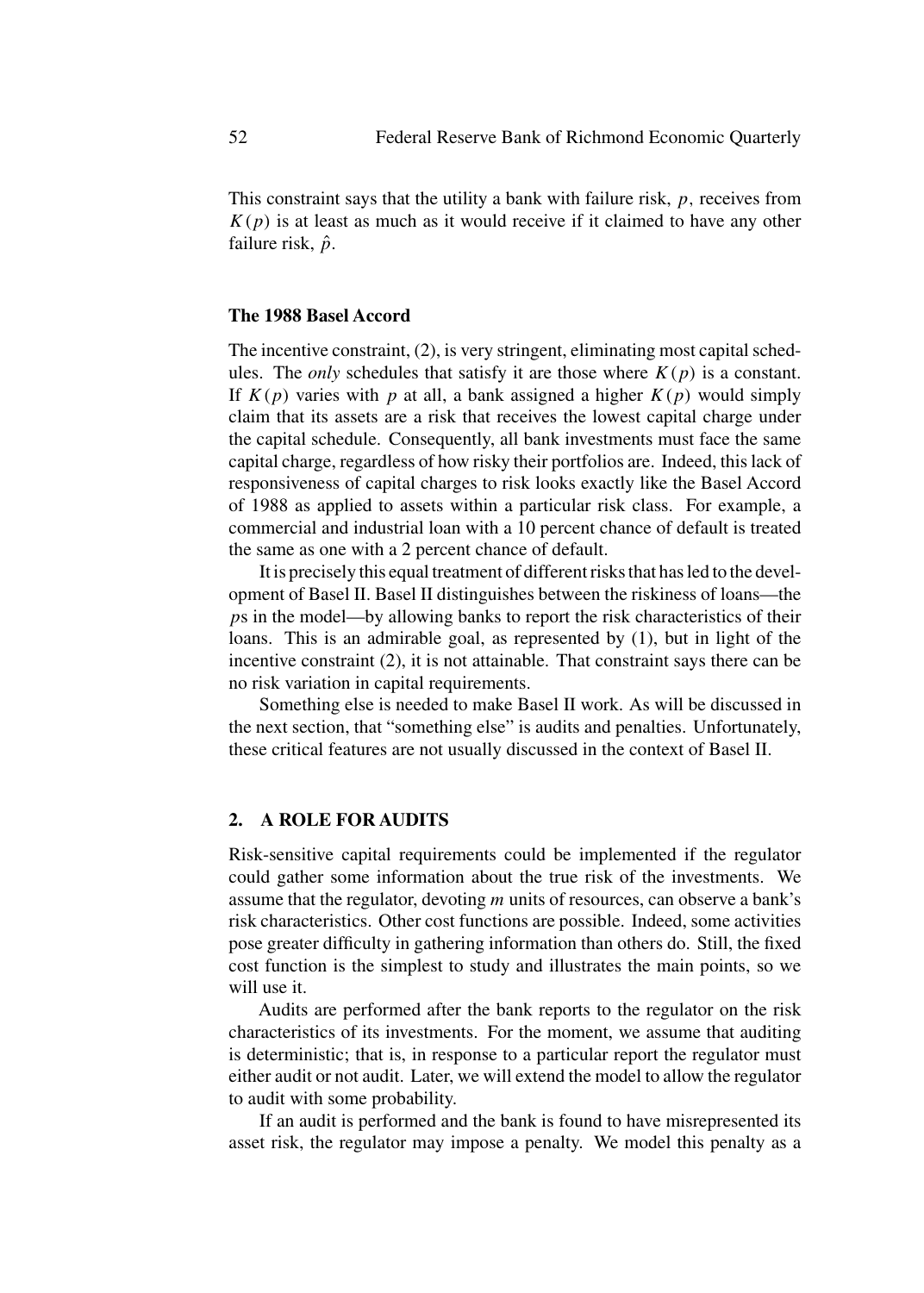fixed utility amount,  $u$ . The utility of an audited bank found to have lied is  $1 - K(p) - u$ .

The addition of audits requires a slight modification to the regulator's decision problem and to the incentive constraints. Now the regulator must decide which reports of  $p$  to verify with an audit and which not to. Let  $A$  be the region of  $[p, \bar{p}]$  for which the regulator audits and N the region for which it does not. There are two sets of incentive constraints. The first set concerns misrepresentations in the no-audit region. These incentive constraints are

$$
\forall p, \ \ 1 - K(p) \ge 1 - K(\hat{p}), \ \ \forall \hat{p} \in N
$$

or, equivalently,

$$
\forall p, K(p) \le K(\hat{p}), \ \forall \hat{p} \in N. \tag{3}
$$

Incentive constraints (3) state that a bank's capital must be less than it would receive if it claimed to have a  $p$  in the no-audit region, N. Like the earlier incentive constraints (2), these incentive constraints strongly restrict feasible allocations. However, the restriction only applies to  $p$  in the non-auditing region, N , so capital must be a constant *only* over this region. We refer to this amount of capital as  $K_N$ .

The second set of incentive constraints prevents misrepresentations in the audit region. These incentive constraints are

$$
\forall p, \quad 1 - K(p) \ge 1 - K(\hat{p}) - u, \quad \forall \hat{p} \in A,
$$

or, equivalently,

$$
\forall p, K(p) \le K(\hat{p}) + u, \ \forall \hat{p} \in A. \tag{4}
$$

These incentive constraints are usually less important than  $(3)$ . As long as u is high enough, they will be automatically satisfied.

To summarize, the main difference between the earlier model and the deterministic auditing model is the severity of the incentive constraints. In the earlier model, (2) forces the capital requirement to be the same for all risks while in the deterministic auditing model, (3) forces the capital requirement to be the same *only* for risks in the non-auditing region.

Even before writing out the program, two properties of optimal capital requirements can be derived. The first follows from (3). Because banks can always claim that their failure probability is some  $p$  in the non-auditing region, we know that

# **Proposition 1**  $K(p) \leq K_N$ .

The second proposition that we can prove is that the non-auditing region is convex and consists of the highest risk banks. This proposition will let us formalize the regulator's problem in a simple way.

**Proposition 2** *The non-auditing region,* N*, is convex and consists of the highest risk banks.*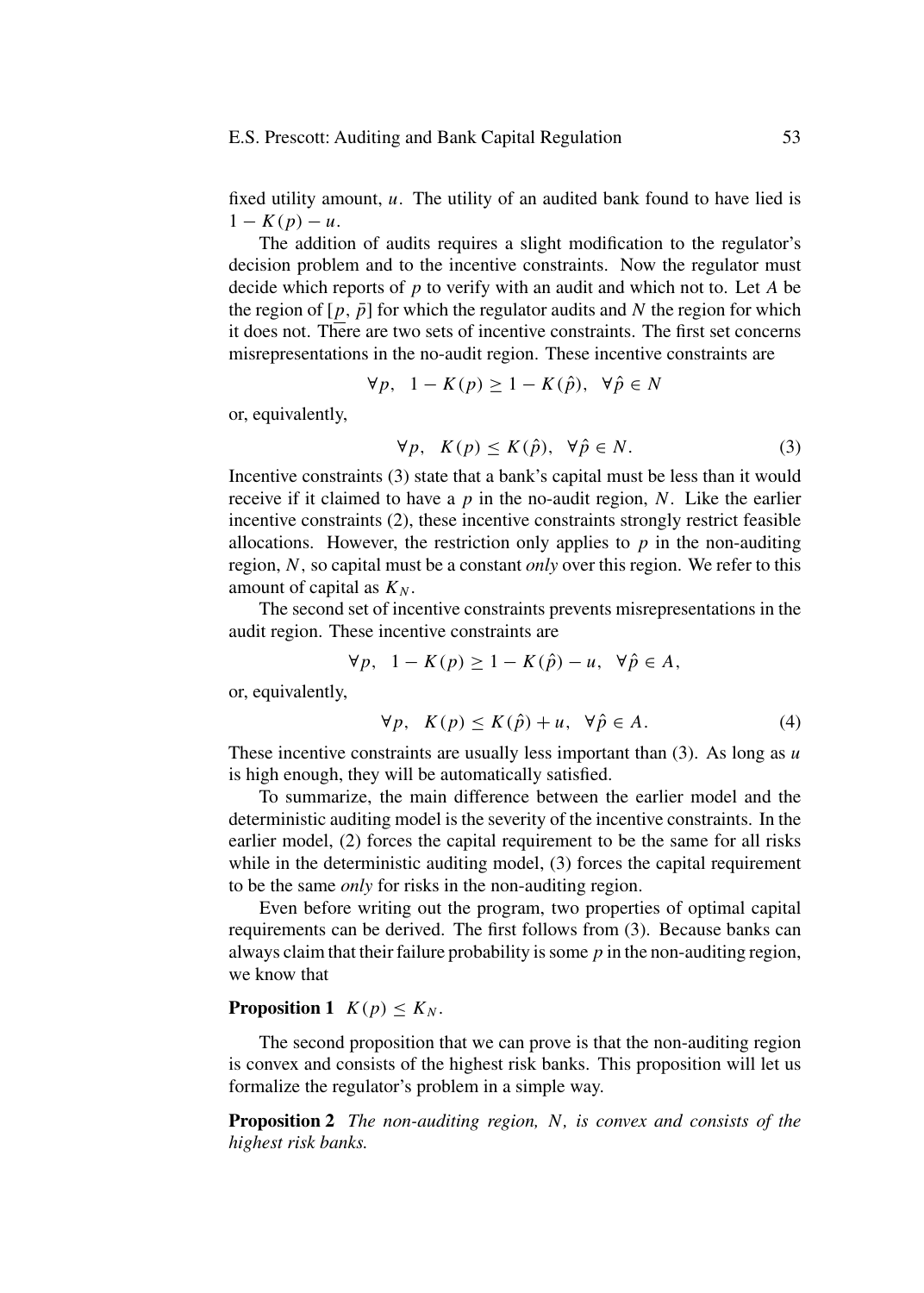We do not provide a formal proof. Conceptually, the idea is simple. Assume that there is an audited bank that is riskier than some non-audited bank (and for simplicity both are equal fractions of the bank population). By Proposition 1, the non-audited bank holds more capital. Now, switching their regulatory requirements—switching the amount of capital each holds—and auditing the safe bank but not auditing the riskier bank satisfies the incentive constraints. It also increases the utility of the regulator since the capital is more effective when deployed against the risky bank rather than the safer bank.

These properties can be incorporated when formulating the regulator's problem. Let a be the cutoff between audited and non-audited banks. The regulator's program is:

# **Regulator's Program with Deterministic Auditing**

$$
\max_{a,K_N,K(p)} \int_{\underline{p}}^a (pV(K(p))-m-qK(p))dH(p) + \int_a^{\bar{p}} (pV(K_N)-qK_N)dH(p),
$$

subject to the incentive constraints

$$
\forall p < a, \ K(p) \le K_N \tag{5}
$$

and (4).

For the purpose of our analysis, we are going to assume that the penalty  $u$  is high enough so that (4) does not bind. Furthermore, when we take the first-order conditions, we are going to ignore the incentive constraint (5) and show that the solution to the program without it still satisfies it. This property does *not* mean that the private information does not matter in this problem. Instead, it means that setting up the problem with a cutoff between the auditing and non-auditing regions and with constant capital in the non-auditing region is enough for incentive compatibility to hold.

The derivative with respect to  $K_N$  is

$$
V'(K_N) \int_a^{\bar{p}} p dH(p) = q \int_a^{\bar{p}} dH(p).
$$
 (6)

The first-order conditions with respect to  $K(p)$  are

$$
\forall p < a, \quad pV'(K(p)) = q. \tag{7}
$$

Again, we assume that the solutions are interior.

Two properties of a solution follow from these two constraints. First, from (7), we know that  $K(p)$  is increasing in p for  $p \in A$ . Second, there is a discontinuity in  $K(p)$  at the cutoff a. Let  $\tilde{K}(a) = \lim_{p \to a} K(p)$ . Taking the limit of (7) at  $p = a$  and substituting for q in (6) delivers

$$
V'(K_N)E(p|p \ge a) = aV'(\tilde{K}(a)),\tag{8}
$$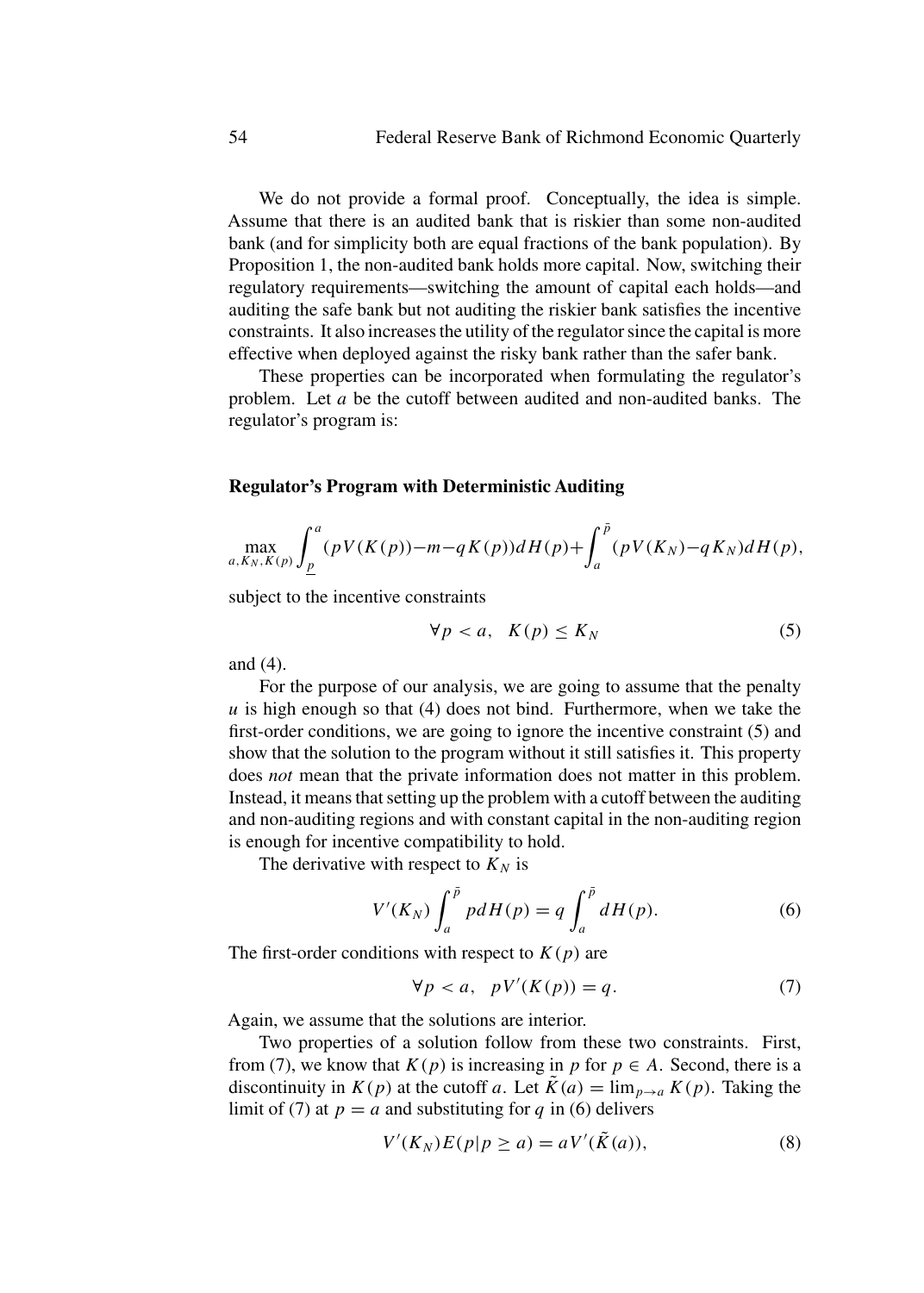

**Figure 3 Optimal Regulatory Capital with Deterministic Auditing**

Notes: Figure 3 illustrates optimal regulatory capital when banks have private information about their true risks and the regulator may undertake deterministic audits. The schedule is discontinuous at the point where the regulator stops auditing banks. The horizontal portion corresponds to the capital holdings of the risky banks, that is,  $K_N$ , none of which are audited.

where

$$
E(p|p \ge a) = \frac{\int_a^{\bar{p}} pdH(p)}{\int_a^{\bar{p}} dH(p)}.
$$

Because  $a$  is less than the average probability of failure in  $N$ , that is, over the range *a* to  $\bar{p}$ , (8) implies that  $V'(\tilde{K}(a)) > V'(K_N)$ , which, in turn, implies that  $\tilde{K}(a) < K_N$ . Thus,  $K(p)$  is discontinuous at a. Furthermore, this result proves that constraint (5) is redundant.

The intuition for the discontinuity is that for  $p \in A$ ,  $K(p)$  is set as in the full-information problem, where (7) is satisfied when the marginal benefit of capital equals its marginal cost. But for  $p \in N$ ,  $K(p)$  is a constant, so  $K<sub>N</sub>$  is set to equalize the *expected* marginal benefit of capital with its marginal cost. Figure 3 illustrates what a capital schedule might look like.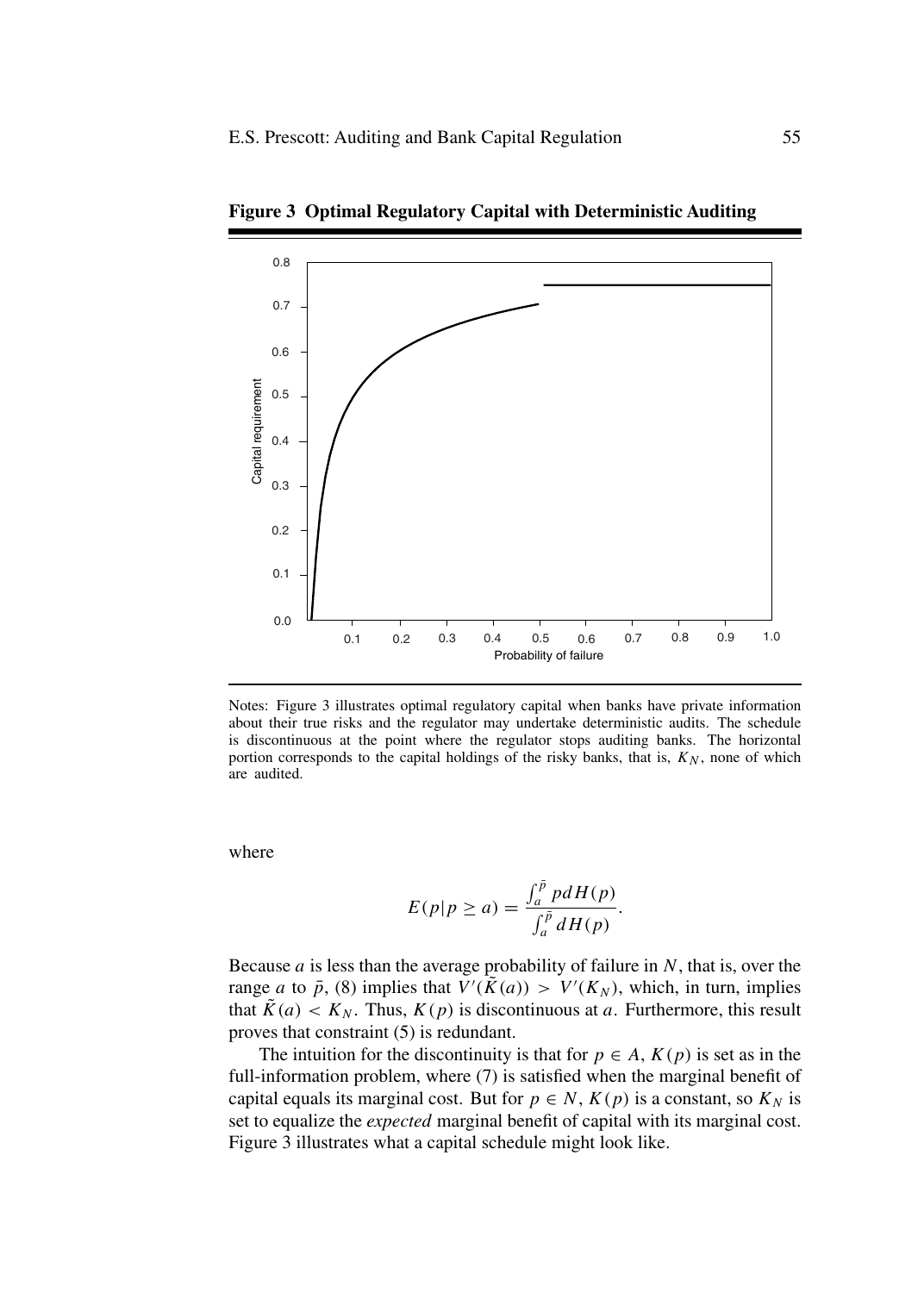The final first-order condition is taken with respect to the cutoff point, a. It is

$$
(aV(K_N) - (aV(K(a)) - m)) - q(aK_N - aK(a)) = 0.
$$

Canceling terms and rearranging gives

$$
aV(K_N) + qK(a) + m = aV(K(a)) + qK_N.
$$
 (9)

The left-hand side of equation (9) is the marginal cost of increasing the cutoff point, and the right-hand side is the marginal benefit.

#### **Back to Basel**

The model's implications for capital regulation are very strong and, at first glance, counterintuitive. The highest risk banks do not need to be audited. Only banks that want to hold less capital than the maximal amount are audited. This result, however, should not be surprising since, for incentive reasons, there is no need to audit a bank willing to hold the maximal amount of capital. Indeed, if regulators have a maximum amount of risk,  $p$ , they are willing to allow banks to take, and assuming they have the power to shut down banks, they would have to audit every bank in operation.

The model demonstrates just how fundamental auditing and the penalties are to regulatory policy. Risk-sensitive regulation requires auditing of any bank holding less than the largest amount of capital. Presumably, this result would include most banks and likely would cause high auditing costs, which seems problematic. Fortunately, other regulatory policies may still implement risk-sensitive capital requirements at a lower cost. In the next section, we consider such policies in a model with *stochastic* auditing.

Still, the point remains that auditing and penalties cannot be avoided. Basel II contains many details on how a bank should justify its capital ratio, but these procedures can never be perfect. If they were, we could turn over investment decisions to regulators. Basel II is premised on the belief that banks know their risks better than regulators, and while regulators can gather some information on these risks, they can never know as much as the bank. For this reason, the incentive concerns detailed above are unavoidable.

#### **3. STOCHASTIC AUDITING**

In this section, we modify the model so that the decision to audit by the regulators can be stochastic. By stochastic we mean that in response to a bank's risk report, the regulator may audit with some probability. As we will see, this policy saves on supervisory resources. As before, we will assume that these audits fully reveal the information. Alternatives can be studied. For example, the regulator could observe only a signal correlated with the true risk, or the quality of the signal could depend on the intensity of the audit.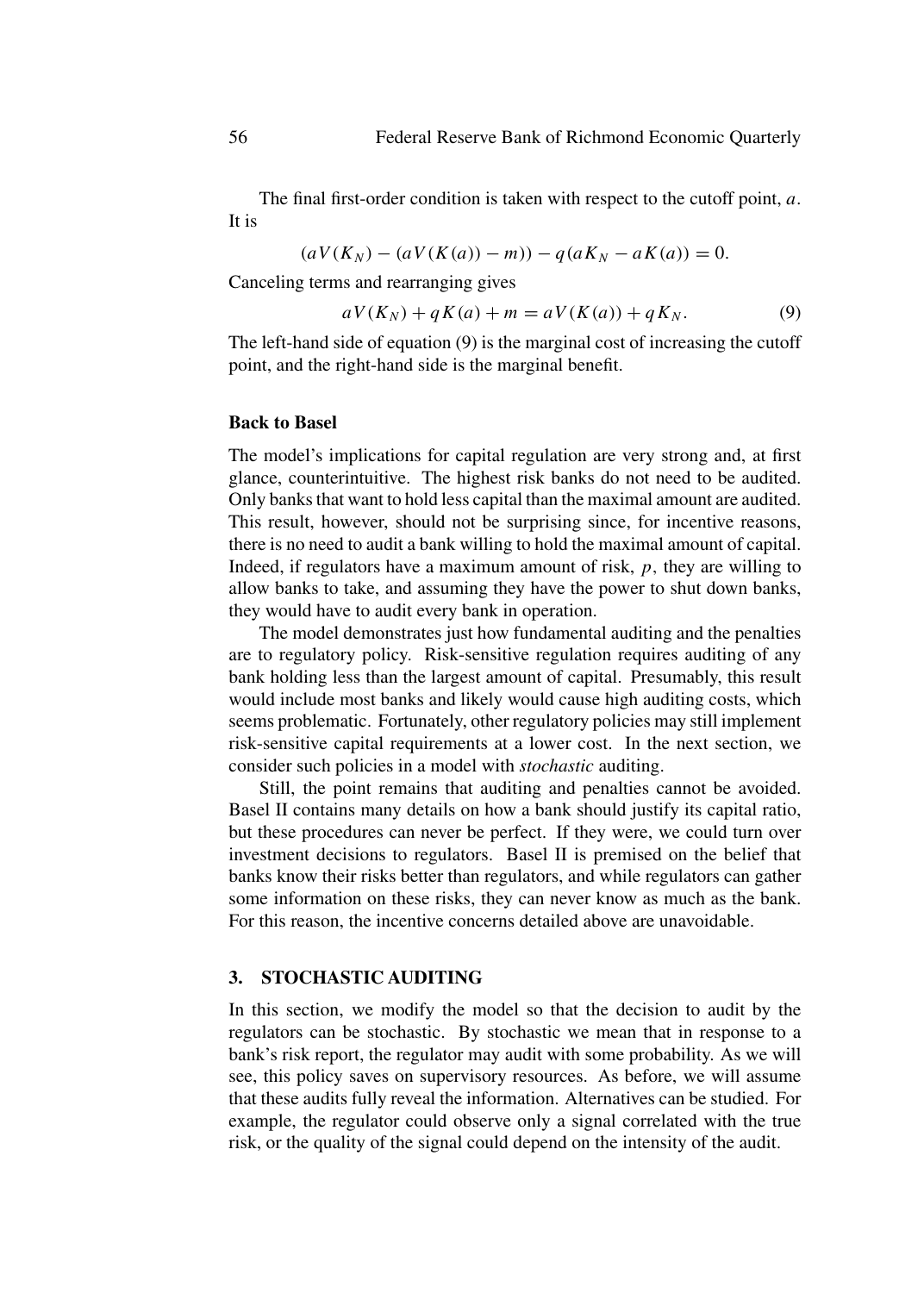Stochastic auditing requires making a few changes to the model. First, we drop the distinction between the auditing and non-auditing regions. Let  $\pi(p)$  be the probability of an audit, given that p is reported. As before, m is the cost of an audit, and  $u$  is the utility penalty that is imposed if a bank is found to have lied. The regulator's program is:

## **Regulator's Program with Stochastic Auditing**

$$
\max_{K(p)\in [0,1], \pi(p)\geq 0} \int_{\underline{p}}^{\bar{p}} (pV(K(p)) - \pi(p)m - qK(p))dH(p)
$$

subject to the incentive constraint

$$
1 - K(p) \ge 1 - K(\hat{p}) - \pi(\hat{p})u, \ \forall p, \hat{p}.
$$
 (10)

Incentive constraint (10) differs from the deterministic case incentive constraints (3) and (4) in that  $\pi(p)$  can take on any value from zero to one.

There are many incentive constraints in (10), but, fortunately, most of them are redundant. Notice that utility is decreasing in  $K(p)$ , and utility from reporting the wrong  $p$  does not depend on a bank's risk type. Therefore, if the incentive constraint holds for the type with the highest capital charge—for now, assume that it is the highest risk bank  $\bar{p}$ —then the incentive constraint holds for all other risk types. Formally, (10) can be replaced by

$$
K(\bar{p}) \le K(p) + \pi(p)u, \ \forall p. \tag{11}
$$

Another simplification is possible. Audits are a deadweight cost, so it is best to minimize their probability. For a given capital schedule, the audit probabilities are minimized when (11) holds at equality. Therefore,

$$
\pi(p) = \frac{K(\bar{p}) - K(p)}{u}.\tag{12}
$$

We hinted above that the highest risk bank would be the type to hold the greatest amount of capital. This is intuitive, but it can be proven. Imagine that the bank assigned the highest amount of capital is not the highest risk one. For simplicity, assume that all types of banks occur with equal probability. Then, simply switch the capital requirement faced by the highest risk bank and the one holding the most capital. Incentive compatibility still holds and the regulator's objective function is higher since the highest risk bank holds more capital.

We could substitute (12) directly into the objective function, but for optimization purposes it is more convenient to consider

$$
\pi(p) = \frac{\bar{K} - K(p)}{u} \tag{13}
$$

and require that  $K(p) \leq \overline{K}$ , for all value of p. Equation (13) will be substituted into the objective function, and we will make  $\overline{K}$  a choice variable.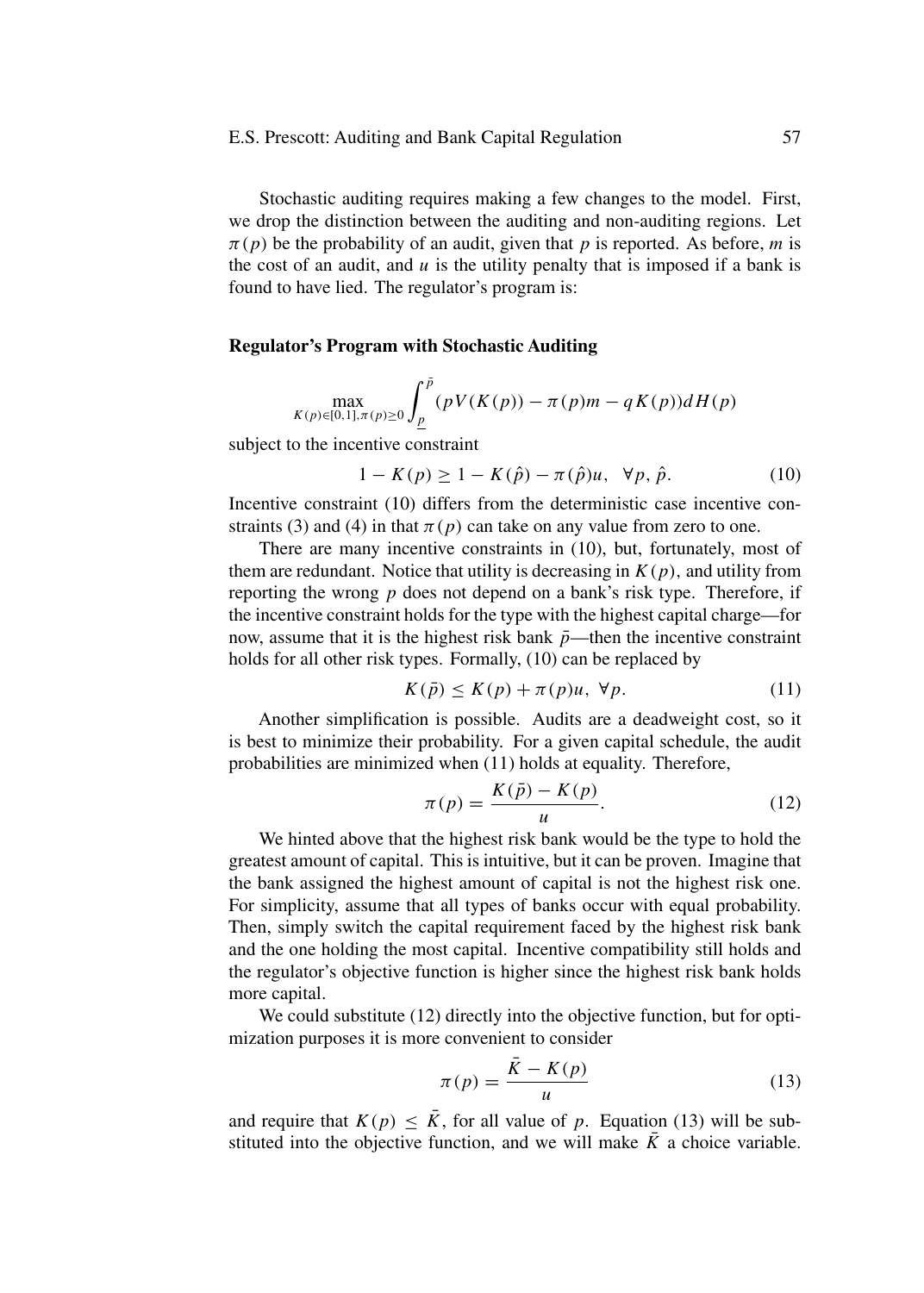As long as the solution has  $K(p) \le K(\bar{p})$ , auditing probabilities will be nonnegative. Furthermore, because auditing is a deadweight cost, any solution will necessarily set  $\overline{K} = K(\overline{p})$ . With these changes, the program is:

# **Simplified Regulator's Program with Stochastic Auditing**

$$
\max_{K(p)\in[0,1],\bar{K}}\int_{\underline{p}}^{\bar{p}}\left(pV(K(p))-\frac{\bar{K}-K(p)}{u}m-qK(p)\right)dH(p)
$$

subject to

$$
\forall p, \ K(p) \le \bar{K}.\tag{14}
$$

Even before studying the first-order condition, the solution has the following properties from (13) and the desire to lower  $\overline{K}$ . First, the probability of an audit is zero for any bank that holds the highest amount of capital. Second, the audit probability increases as capital declines.

The first set of first-order conditions for this problem is

$$
\forall p, \quad (pV'(K(p)) + m/u - q) = \lambda(p), \tag{15}
$$

where  $\lambda(p)h(p) \ge 0$  is the Lagrangian multiplier on (14) for p. The remaining first-order condition is

$$
m/u = \int_{\underline{p}}^{\overline{p}} \lambda(p)dH(p).
$$
 (16)

We already demonstrated that only the highest risk banks hold the greatest amount of capital. Therefore,  $K(p) \le K(\bar{p})$ . For any bank with  $K(p)$  $K(\bar{p})$ ,  $\lambda(p) = 0$ , so (15) implies that capital is increasing in risk in this range.

The first-order conditions can be used to derive two additional properties of a solution:

**Proposition 3** *A range of banks at the upper tail of the distribution (more formally a range with positive measure) holds*  $K(\bar{p})$ *.* 

This proposition is equivalent to showing that there is a range of  $p$  for which constraint (14) binds. A proof is contained in the Appendix.

The second result is differs from that of the deterministic auditing case.

#### **Proposition 4** *The capital schedule* K(p) *is continuous.*

This proof is also in the Appendix.

The properties of the stochastic auditing model are illustrated with an example. We also calculated the optimal deterministic auditing contract to compare the two. The example used the following parameter values:  $h(p)$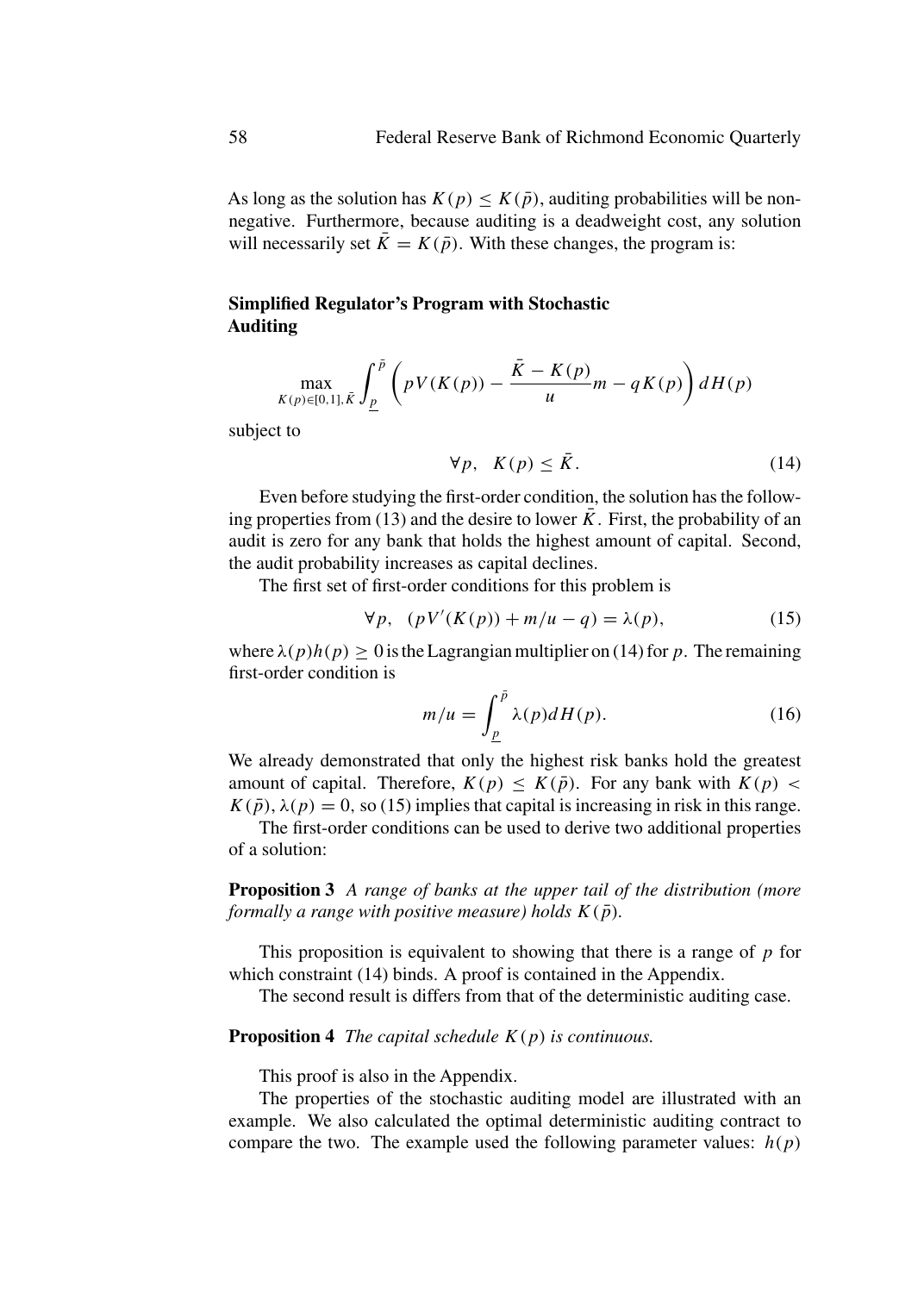is a uniform distribution over the range  $p = 0.1$ , and  $\bar{p} = 0.5$ ,  $V(K) =$  $-1.5(1 - K)^2$ ,  $m = 0.01$ ,  $u = 1.0$ , and  $q = 0.5$ .

Figure 4 illustrates optimal capital requirements under deterministic and stochastic auditing. The schedule for the deterministic case has a discrete jump at the non-audit point. The schedule for the stochastic case is continuous. In the deterministic case, there is a much bigger range of  $p$  for which capital is flat. Capital requirements are, necessarily, less finely tuned in this case. Also, for p in the audit range (roughly between 1.0 and 1.5),  $K(p)$  is slightly smaller under deterministic auditing than under stochastic auditing. This difference comes from comparing the two problems' first-order conditions. Condition (15) has an additional term  $m/u$  that is not in (7). This term makes  $K(p)$ higher in this range.

Figure 5 illustrates the audit probabilities for both models. Of course, the deterministic case probabilities are either zero or one. Probabilities for the stochastic case move smoothly and hit zero for the risk types that hold the highest amount of capital. As capital declines, audit probabilities increase. Finally, the stochastic auditing case saves on auditing resources. In the deterministic case, banks are audited 15.5 percent of the time and 13.7 percent of the time in the stochastic case.

The differences in the two types of arrangement are evident in the figures. Stochastic auditing is, of course, more efficient. Here it allows for more finely tuned capital requirements and uses less auditing resources.

# **4. CONCLUSION**

Banks know their own risks better than regulators. Basel II is based on the premise that these risks can be communicated by banks to regulators and then used to determine regulatory capital. But with this informational advantage, banks can control precisely what is communicated. For this reason, it is necessary to consider the incentives banks have for truthfully reporting their risks. This article argues that the penalties or sanctions imposed for noncompliance are critical for determining these incentives. Basel II is, unfortunately, relatively silent on this issue. As Basel II is adopted and implemented, these issues will have to be addressed.

The models developed in this article not only illustrate the role of penalties, but also illustrate various supervisory strategies for gathering information and imposing sanctions. Supervisory resources are scarce and costly. Therefore, finding the best way to deploy them is valuable. The stochastic auditing model demonstrates that randomized audits, or exams, could improve upon regularly planned audits.<sup>6</sup>

<sup>6</sup> Audits may be made to depend on other signals. Marshall and Prescott (2001) analyze a model where regulatory sanctions depend on the realization of bank returns.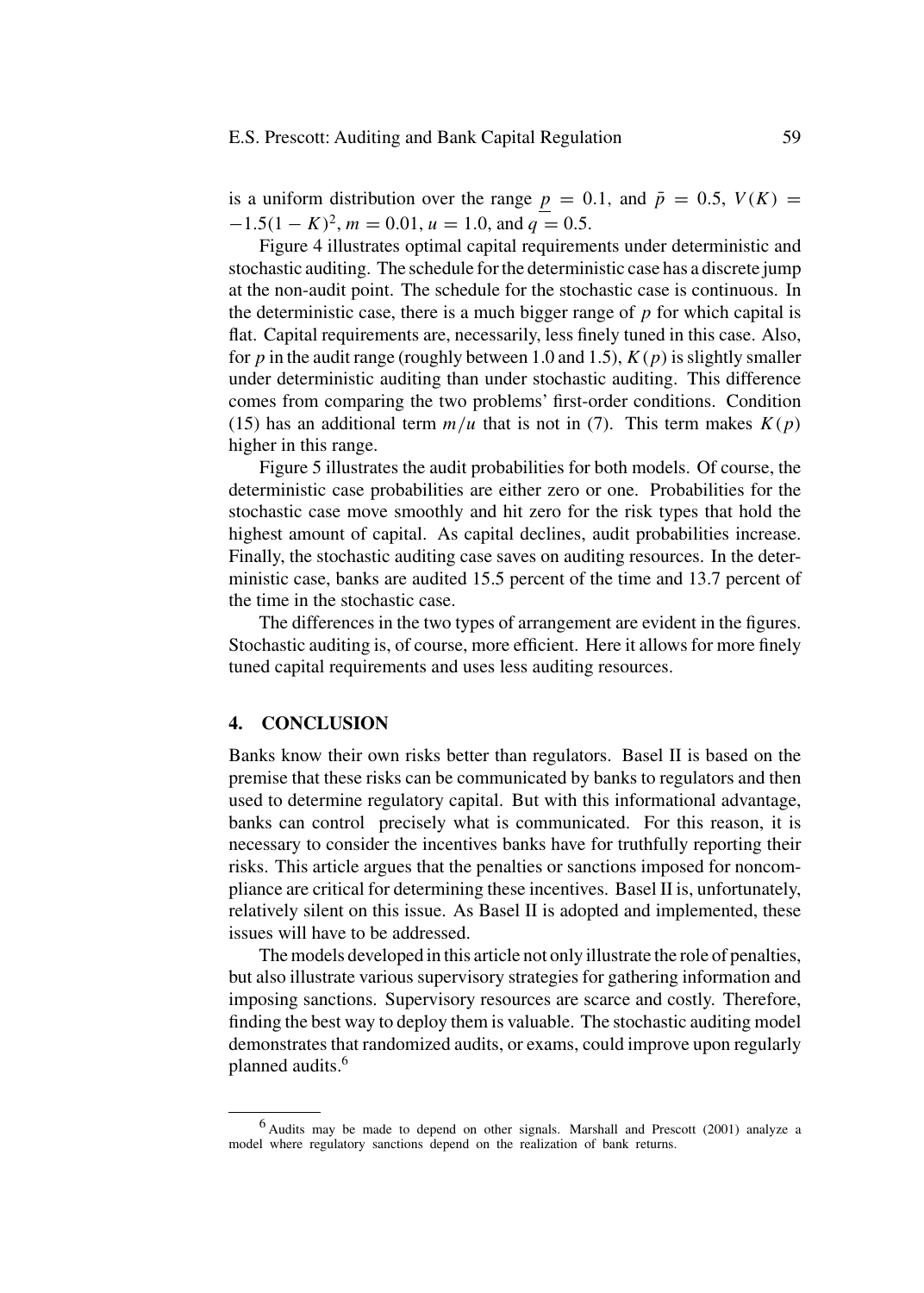

**Figure 4 Capital Requirements**

Notes: Figure 4 describes optimal capital requirements for both the deterministic and stochastic auditing cases. Where the discrete jump for the deterministic auditing case occurs is the point where the regulator stops auditing. Where the regulator audits in the deterministic case, the capital schedule is slightly lower for the deterministic case than in the stochastic case.

In the models, audit frequencies and capital requirements are inversely related. Less capital requires more frequent auditing for incentive reasons, implying, counterintuitively, that the safest banks are audited the most. The reason for this regulatory behavior is that the role of audits is to prevent risky banks from claiming to be safer than they really are. Because no one wants to claim to be riskier than they actually are, auditing a bank that claims it is the highest risk is unnecessary. This bank has agreed to hold more capital, and that is all the regulators desire.

The precise relationship between audit frequencies and capital requirements depends on parameters such as available penalties, auditing costs, the costs of capital, and the distribution of bank risk types. If these parameters differ between countries, then there should be different capital schedules in each country. Harmonization of regulations is not without its costs.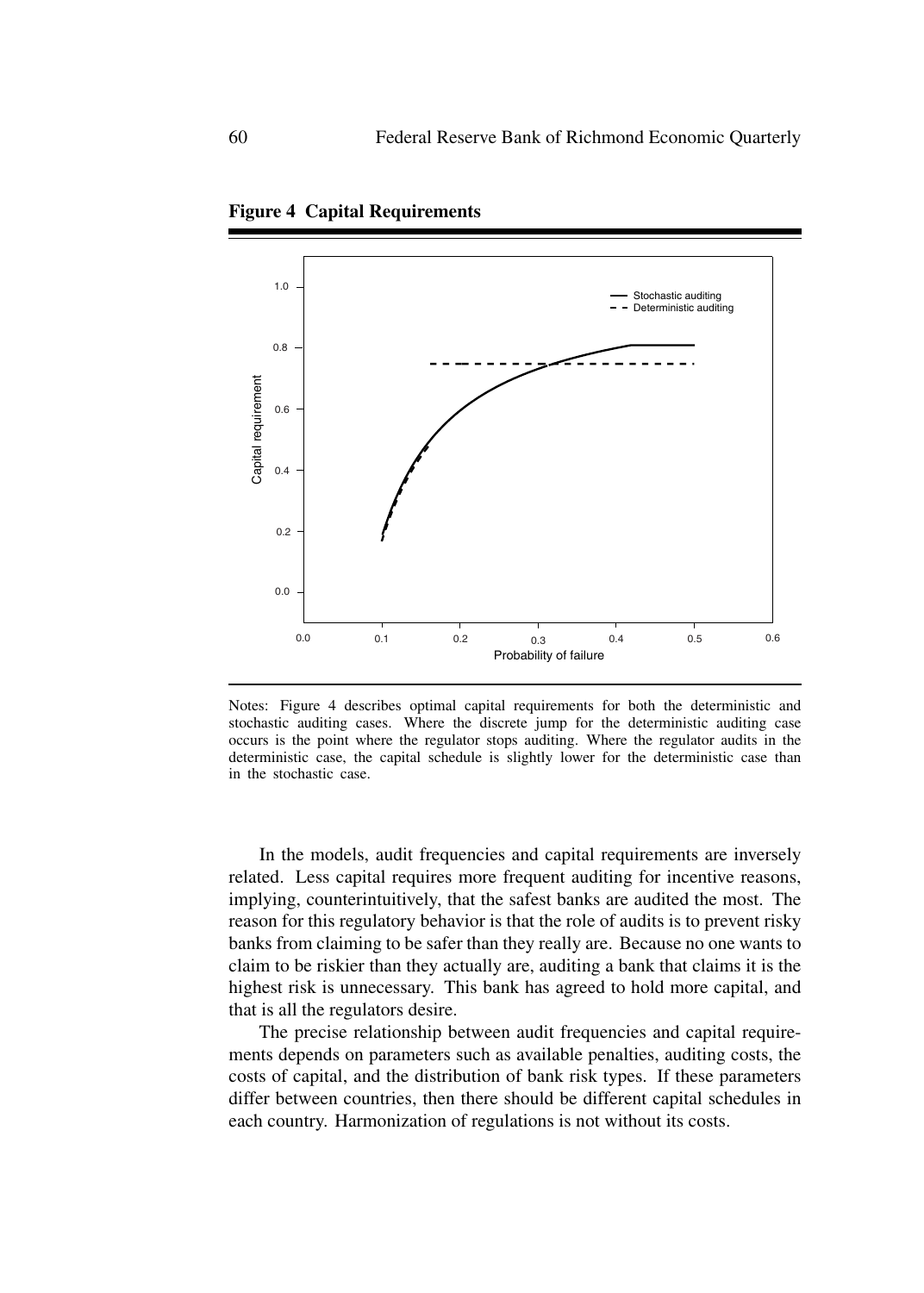

**Figure 5 Audit Probabilities**

Notes: Figure 5 describes optimal audit probabilities as a function of bank risk type for both the deterministic and stochastic cases. By necessity, the deterministic case probabilities are either zero or one. The probabilities vary smoothly for the stochastic case.

The models developed in this article omit other relevant dimensions to the problem. For example, audits are not perfect. Sometimes the information gathered is incorrect. One way to incorporate these important factors is to allow regulators to observe only a signal correlated with the true state. Other possibilities include making it costly for banks to hide information, e.g., Lacker and Weinberg (1989). Another important extension is to consider dynamic capital schedules. Supervisors interact over time with banks and may have latitude to generate the equivalent of penalties through their future treatment of the bank. The literature on dynamic costly state verification models should be relevant here and includes Chang (1990), Smith and Wang (1998), Monnet and Quintin (2003), and Wang (2003).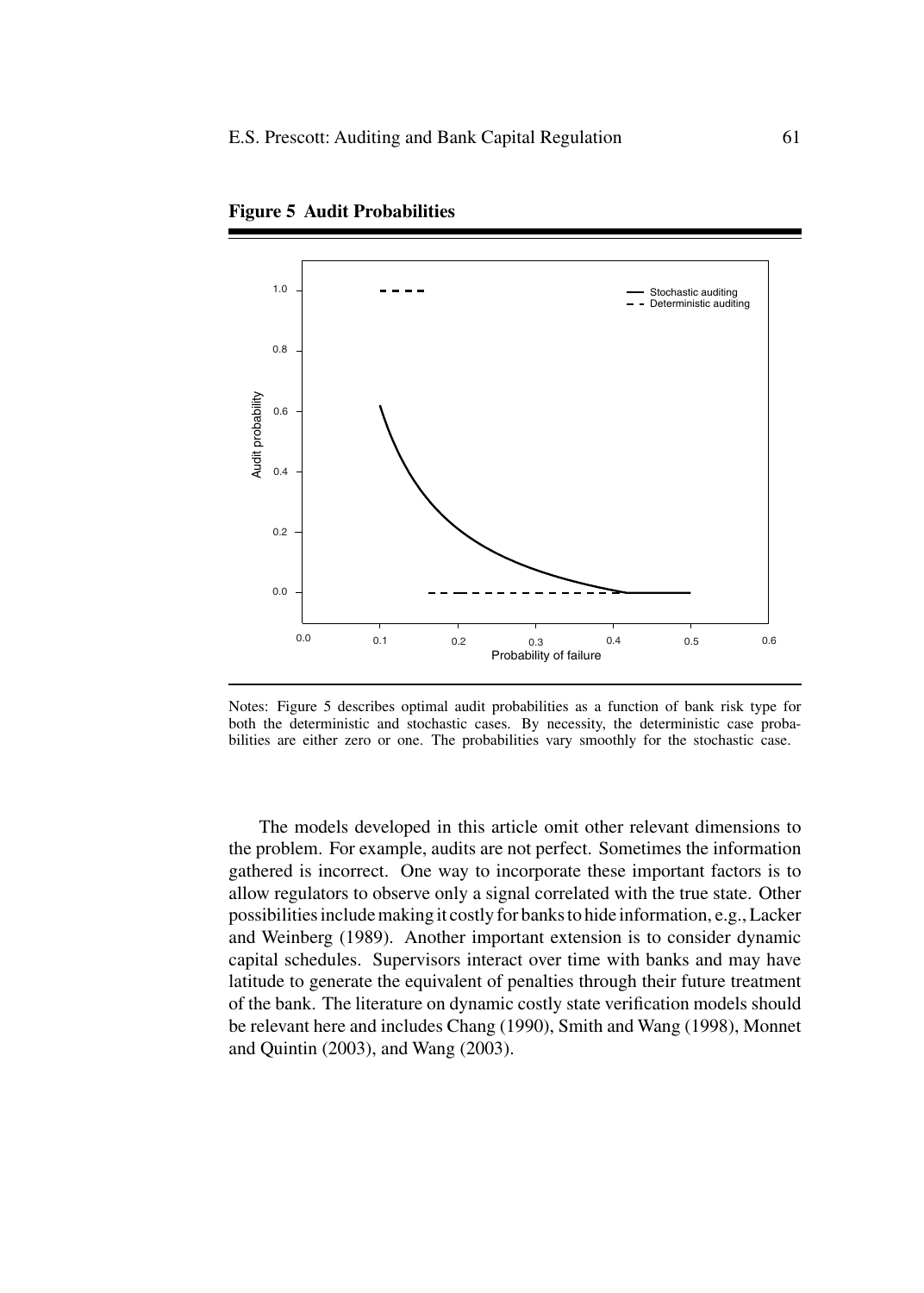# **APPENDIX**

**Proposition 3** *There is a range of banks at the upper tail of the distribution (more formally a range with positive measure) that hold*  $K(\bar{p})$ *.* 

If only the highest risk bank,  $\bar{p}$ , holds the greatest amount of capital, then  $\lambda(p) = 0$  for all  $p < \bar{p}$ . But then  $\int_{p}^{\bar{p}} \lambda(p)h(p) = 0$ , which contradicts (16). Therefore,  $\lambda(p) > 0$  for a range of p with positive measure. These values of p have to be the highest risk values. If not, consider  $p_1 < p_2$  with  $K(p_1) = K(\bar{p})$  and  $K(p_2) < K(\bar{p})$ . We know that  $\lambda(p_1) \ge 0$  and  $\lambda(p_2) = 0$ . Using (15), we have

$$
p_1V'(K(\bar{p})) + m/u - q = \lambda(p_1) \ge \lambda(p_2) = p_2V'(K(p_2)) + m/u - q,
$$

which implies that  $p_1 V'(K(\bar{p})) \ge p_2 V'(K(p_2))$ . But  $V'(K(\bar{p})) < V'(K(p_2))$ , so  $p_1 > p_2$ , which is a contradiction.

#### **Proposition 4** *The capital schedule* K(p) *is continuous.*

Let  $\hat{p}$  be the lowest value of p at which  $K(p) = K(\bar{p})$ . The capital schedule is clearly continuous above and below this point. Take the limit of  $K(p)$  as p approaches  $\hat{p}$  from below. Call this limit  $\tilde{K}(\hat{p})$ . Evaluating (15) at the limit gives

$$
(\hat{p}V'(\tilde{K}(\hat{p})) + m/u - q) = 0.
$$

If  $K(p)$  is not continuous at  $\hat{p}$ , then  $K(\hat{p}) = K(\bar{p}) > \tilde{K}(\hat{p})$ , which implies that

$$
\lambda(\hat{p}) = (\hat{p}V'(K(\bar{p})) + m/u - q) < 0.
$$

But  $\lambda(\hat{p}) < 0$  is a contradiction, so  $K(p)$  is continuous at  $\hat{p}$  as well.

#### **REFERENCES**

- Chang, Chun. 1990. "The Dynamic Structure of Optimal Debt Contracts." *Journal of Economic Theory* 52 (October): 68–86.
- Lacker, Jeffrey M., and John A.Weinberg. 1989. "Optimal Contracts Under Costly State Falsification." *Journal of Political Economy* 97 (December): 1345–63.